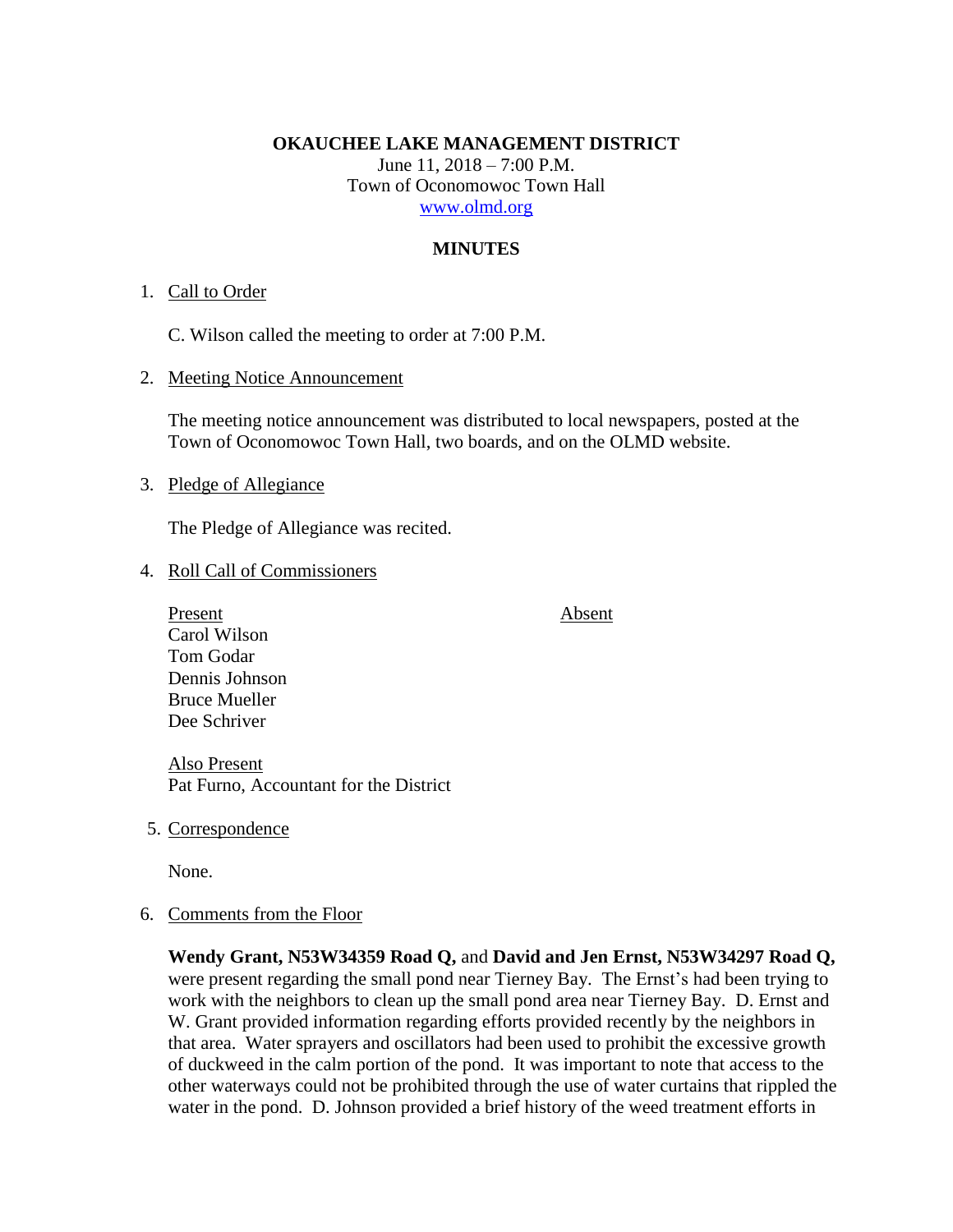Okauchee Lake Management District Meeting June 11, 2018 Page 2 of 4

> the past. The DNR did not allow chemical treatment of the pond due to negative impacts to aquatic animals in that pond. Duckweed preferred calm, quiet waters so an aerator and water agitation would be beneficial. The board that previously used to close off the pond area would not help to contain the duckweed in the pond. The duckweed in the pond would not survive in the other parts of the bay because the water was too active for its growth to be sustained. W. Grant noted the aerator seemed to be helping the pond area to be clearer this year.

## 7. Comments from Committee Members

None.

# 8. Discuss & Act on Report of the Treasurer

D. Schriver reported the following:

| Total Revenues:     | \$328,683.27 |
|---------------------|--------------|
| Total Expenditures: | \$92,792.85  |
| Total:              | \$235,890.42 |

## **B. Mueller moved to accept the Report of the Treasurer as presented. D. Johnson seconded the motion. There was no further discussion. All were in favor. Motion carried unanimously.**

Recent activity near "The Waters on Okauchee Lake" site was noted. Regular moorings replaced the previous temporary moorings with an improper number of boats being moored at that location. Discussion ensued regarding the correct number of the moorings relative to taxation for the property. P. Furno would work with T. Godar on this matter.

9. Approve Checks & Vouchers

**T. Godar moved to approve bills to be paid. B. Mueller seconded the motion. There was no further discussion. All were in favor. Motion carried.**

## 10. Approve Minutes of the Previous Meeting

**D. Johnson moved to approve the May 14, 2018 meeting minutes as presented. D. Schriver seconded the motion. There was no further discussion. All were in favor. Motion carried.**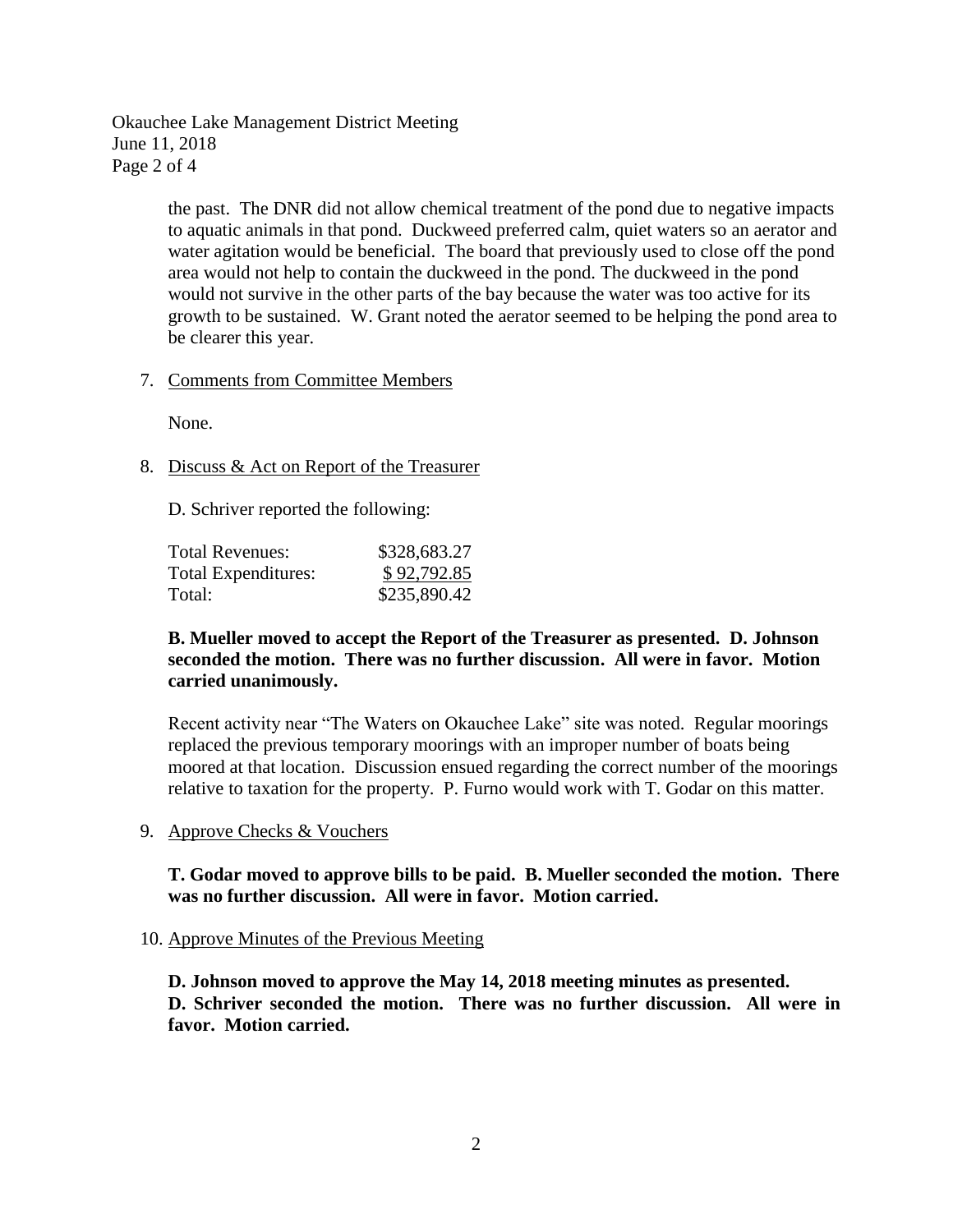Okauchee Lake Management District Meeting June 11, 2018 Page 3 of 4

## 11. Aquatic Plant Management Report

The weed harvesting crew had gotten a late start due to the weather. Training of crew members was nearly complete. Two small dump truck loads of weeds had been removed earlier in the day. Chemical weed spraying took place earlier in the day with increased weed growth noted in some portions of the lake. The Goose Round-Up would take place later this month. Discussion took place regarding a vacant parcel of land that could potentially be used for future storage needs near the current Road L operation. Additional information would be available on this matter in the future.

a. Update on Muskrat Control Program – No report given at this time.

# 12. Discuss & Act on Clean Boats, Clean Waters Grant Program

Only one person had responded to the request for Clean Boats, Clean Waters grant program volunteers to staff the boat launches. It was too late in the season to begin to hire people to staff the launches. Reconsideration of efforts would take place for this year and a different solution would be put forth next year.

## 13. Discuss Website Items

Updated lake level information, monthly updates to the Waukesha County Aquatic Invasive Species newsletters, a flyer for information pertaining to the 2018 Healthy Lakes Conference, a request for historical information and pictures had been added to the gallery on the OLMD website since the last meeting.

## 14. Future Agenda Items

The next regular meeting is scheduled for Monday, July 9, 2018. There is a Budget Workshop meeting scheduled for July 23, 2018.

## 15. Set Future Meetings

The next meeting was scheduled for July 23, 2018 at 7:00 P.M. at the Town of Oconomowoc Town Hall.

## 16. Adjournment

**D. Johnson moved to adjourn the June 11, 2018 Okauchee Lake Management District meeting. D. Schriver seconded the motion. All were in favor. Motion carried. The meeting adjourned at 7:50P.M.**